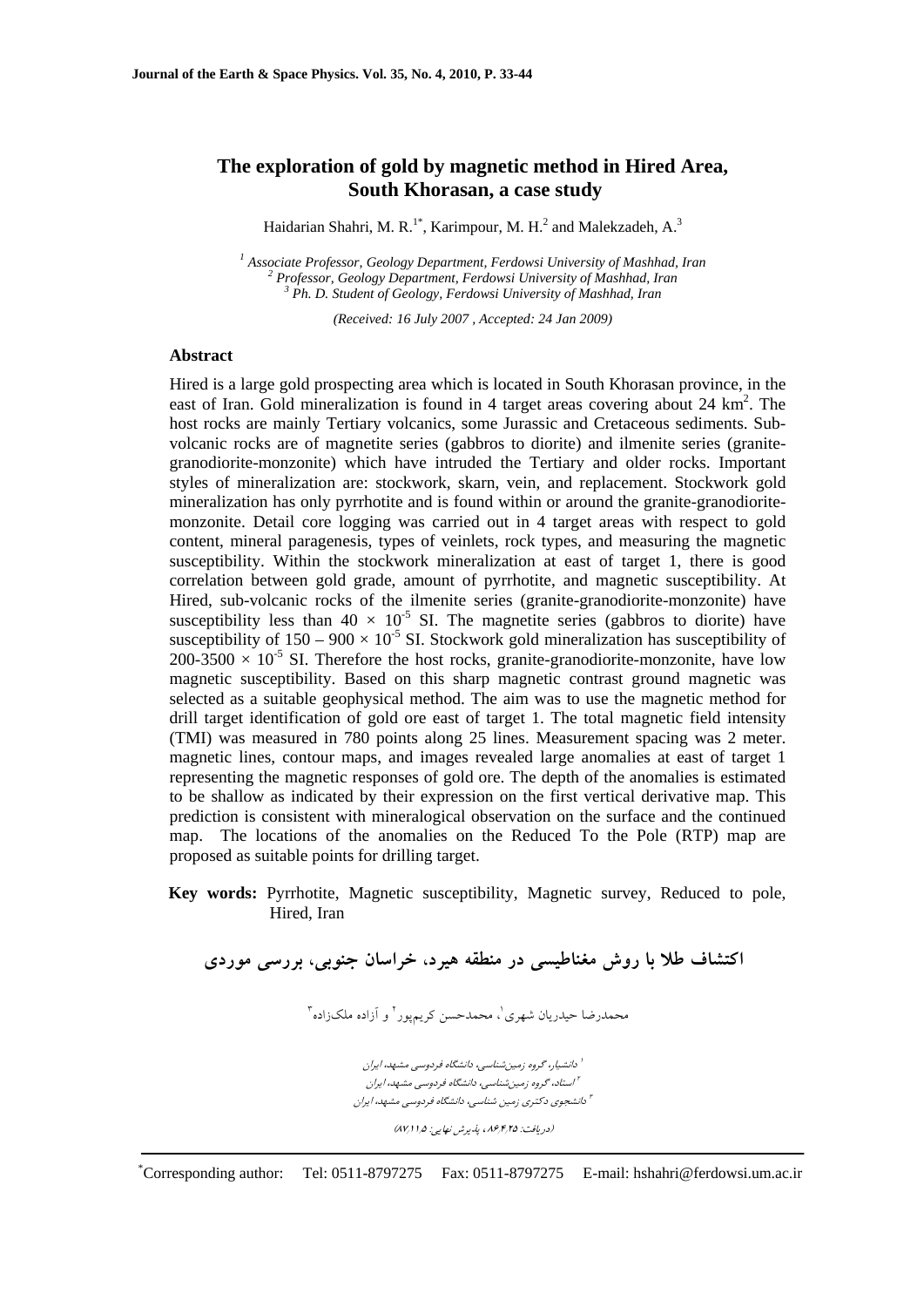#### **چكيده:**

هيرد منطقه اكتشافي بزرگ طلا است كه در ناحيه خراسان جنوبي، شرق ايران، قرار دارد. كانيسازي طلا در چهار هدف اكتشافي به وسعت حدود 24 كيلومترمربع يافت ميشود. سنگ ميزبان كلاً ولكانيكهاي ترشيري، رسوبات ژوراسيك و كرتاسه است. سنگهاي نيمهعميق از سري مگنتيت (گابرو تا ديوريت) تا سري ايلمنيت (گرانيت- گرانوديوريت- مونزونيت) است كه به داخل سنگهاي ترشيري و قديميتر نفوذ كرده است. سبكهاي مهم كانيسازي عبارتاند از: رگچهاي، اسكارن، رگهاي و جانشيني. فقط كانيسازي رگچهاي طلا داراي پيروتيت است و در داخل و اطراف گرانيت- گرانوديوريت- مونزونيت يافت ميشود. بررسيهاي تفصيلي مغزهها در چهار هدف اكتشافي، با توجه به محتواي طلا، پاراژنز كاني، نوع رگه، نوع سنگ و اندزهگيري پذيرفتاري مغناطيسي صورت گرفت. ارتباط خوبي بين عيار طلا، مقدار پيروتيت و پذيرفتاري مغناطيسي در كانيسازي رگچهاي در شرق هدف 1 وجود دارد. در هيرد، سنگهاي نيمهعميق سري ايلمنيت (گرانيت- گرانوديوريت- مونزونيت) داراي پذيرفتاري مغناطيسي كمتر از SI <sup>۲</sup>۰× × ۴۰ هستند. سنگهاي سري مگنتيت (گابرو تا ديوريت) داراي پذيرفتاري مغناطيسي SI <sup>۹</sup>۰۰× ۰۹-۱۵۰ هستند. کان<sub>ي ساز</sub>ي رگچهاي طلا داراي پذيرفتاري SI °-۱ × ۳۵۰۰-۲۵۰۰ است. بنابراين سنگ ميزبان داراي پذيرفتاري مغناطيسي كم است. براساس اين تفاوت مغناطيسي زياد، مغناطيس زميني درحكم روش ژئوفيزيكي مناسب انتخاب شد. منظور، استفاده از روش مغناطيسي براي شناسايي نقطه حفاري كانسار طلا در شرق هدف 1 بود. شدت كل ميدان مغناطيسي در 780 نقطه در طول 25 خط اندازهگيري شد. فواصل نقاط اندازهگيري 2 متر بود. خطوط مغناطيسي، نقشههاي منحني ميزان و تصاوير، بيهنجاريهاي بزرگي را در شرق هدف 1 آشكار ساختند كه معرف پاسخ مغناطيسي كانسار طلا است. منبع بيهنجاريها، كمعمق برآورد شد، همانگونه كه اثر آنها در نقشه گراديان اول عمودي نشان ميدهد. اين پيشبيني همآهنگ با مشاهدات كانيشناسي در سطح و نقشه فراسو است. محل بيهنجاريها در نقشه انتقال به قطب بهمنزلة نقاط مناسب براي هدف حفاري پيشنهاد شد.

**واژههاي كليدي:** پيروتيت، پذيرفتاري مغتناطيسي، اندازهگيري مغناطيسي، انتقال به قطب، هيرد، ايران

#### **1 INTRODUCTION**

Despite the high density  $(19.3 \text{ gcm}^{-3})$  and electrical conductivity  $(5\times10^{7} \text{ Sm}^{-1})$  of gold, it is almost impossible to get a direct geophysical response for it (Doyle, 1990). The small direct responses are a result of the low grades involved today (usually only a few grams per ton). Gold ores can have susceptibility values which are either lower (e.g., Youanmi and Queen Margaret) or higher (e.g., Mount Martin, Bounty and Greenfields) than those of the host rocks (Dentith, 1994). This has important implication for gold exploration because the type of magnetic anomaly sought will be different in each case. In the former case, where the deposit lies close to, or within, a body of strongly magnetized rocks, local magnetic minima could be highly significant in terms of targeting drillholes. If the magnetic response of the ore is greater than the surrounding rocks, as is the case for east of target 1 at Hired gold mineralization, the opposite will be true; positive magnetic anomalies representing the mineralization will appear.

Petrophysical studies have proved a useful, cost effective procedure for characterizing the physical properties of various styles of mineralization and how these may contrast with surrounding country rocks. The geophysical techniques employed and the data collection parameters have been determined after due consideration of the petrophysical results, geological and geochemical information of the survey areas (McMickan et.al., 1993). Detail core logging was carried out in 4 target areas at Hired gold mineralization with respect to gold content, mineral paragenesis, types of veinlets, rock types, and measuring the magnetic susceptibility (Karimpour et al, 2007). It indicated the presence of pyrrhotite associated with sulfide mineralization including gold only east of target 1. Core study also showed a good correlation between susceptibility and gold grade on the bases of susceptibility measurements and geochemical analysis (Karimpour et.al. 2007). At Hired, sub-volcanic rocks of the ilmenite series (granite-granodiorite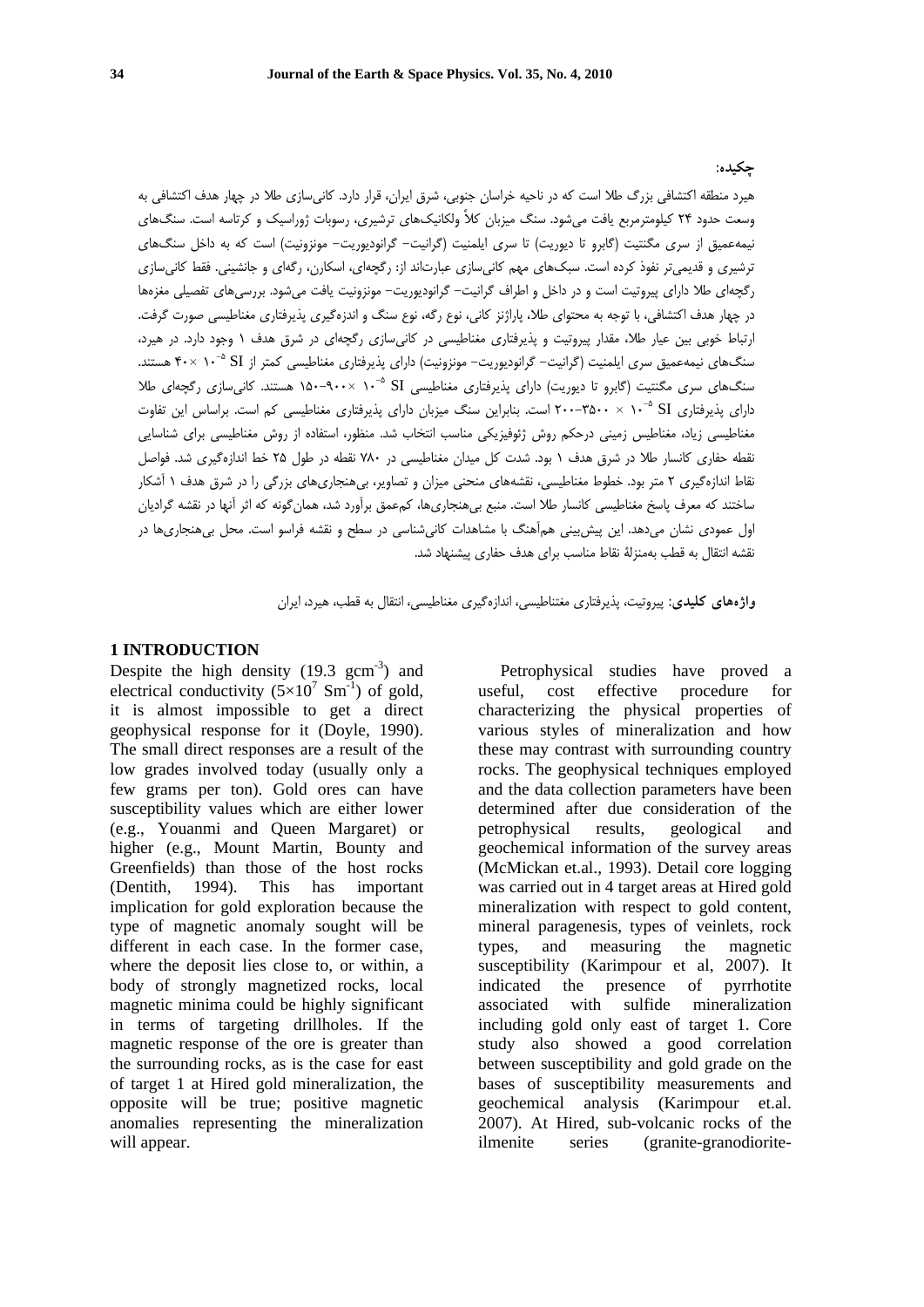monzonite) have susceptibility less than  $40 \times$  $10^{-5}$  SI. The magnetite series (gabbros to diorite) have susceptibility of  $150-900 \times 10^{-5}$ SI. Stockwork gold mineralization has susceptibility of 200-3500  $\times$  10<sup>-5</sup> SI (Karimpour et al., 2007). Important styles of mineralization at Hired are: stockwork, skarn, vein, and replacement. Stockwork gold mineralization which has pyrrhotite is only present east of target 1 and is found within or around the granite-granodiorite-monzonite (Karimpour et al., 2007). The host rocks for gold mineralization east of target 1 are shale and ilmenite series intrusion which are not magnetic. This sharp magnetic contrast made the magnetic method suitable for direct identification of gold ore. The aim was to locate magnetic anomalies representing gold ore for drill target identification using magnetic method. This work presents only the results of ground magnetic survey. Small scale image (1:50000) of high resolution

aeromagnetic data from Geological Survey of Iran (GSI) was used as a guide for the regional magnetic responses of the area. Detailed geology, mineralogy and geochemistry of Hired mineralization are given by Karimpour et al. (2007).

#### **2 GEOLOGY OF THE SURVEY AREA**

Hired gold mineralization, is located 160 km to the south of Birjand and 80 km to the north of Nehbandan (figure 1).

Shale and sandstone of Jurassic overlie unconformably on the shaly-conglomeraticsandy sediments of Cretaceous at Hired mineralization area figure 2. Tertiary volcanic-plutonic intruded the older sediments. Silicifide shale and S type acidic intrusive (granite-granodiorite-monzonite) are the dominant host rocks east of target 1. The geology of the survey area and the position of the magnetic survey lines are presented in the geological map (figure 2).



**Figure 1.** Location map of Hired mineralization area. (After Karimpour et al., 2007).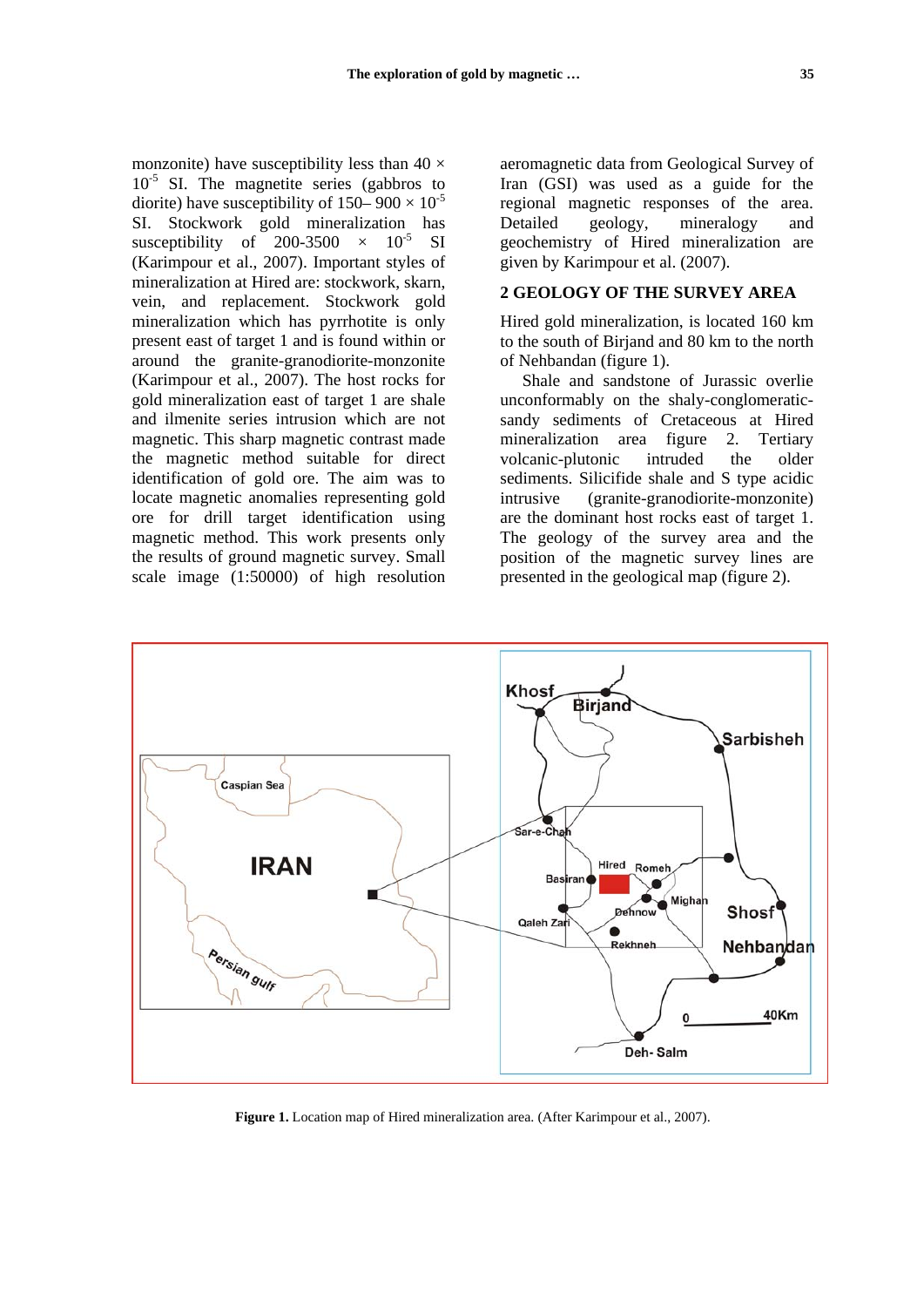

**Figure 2.** Geology, alteration, and mineralization map at east of target 1. (After Karimpour et al, 2007).

## **3 MAGNETIC SURVEY**

Ground magnetic measurements were collected with ENVI magnetometer (Scintrex, Canada) with an accuracy of 0.1 gamma at Hired gold mineralization area in three exploration targets (east of target 1, west of target1 and target 3). This work will present only the magnetic survey from east of target 1 as the gold ore at other target areas (west of target 1 and target 3) had no pyrrhotite and consequently no magnetic responses (Haidarian Shahri, et.al., 2007). East of target 1, survey lines were oriented NE-SW and spaced 10 and 15 meter with measurement spacing of 2 meter (figure 2). Susceptibility measurements were made on drilled cores and surface samples using GMS 2 (Scintrex Canada) instrument with an accuracy of  $1 \times 10^{-5}$  SI. Total Magnetic field Intensity (TMI) was measured in 780 points along 25 lines. Diurnal variation was removed using a loop type collecting data due to lack of an extra base station magnetometer. Atmospheric variation of the magnetic field (inquired from the geomagnetic observatories in Iran and the

USA) was reported to be quiet during the period of magnetic survey. Small scale image (1:50000) of high resolution aeromagnetic data from the Geological Survey of Iran (GSI) is a guide for the regional magnetic responses of the area (figure 3). This image shows the magnetic responses of granitoide intrusion with magnetic highs corresponding to gabro-diorite (I type granitoides) and lows to granite-granodiorite-monzonite (S type granitoides) as susceptibility measurements indicated (Karimpour, et. al., 2007).

### **4 RESULTS AND DISCUSSION**

The information available in magnetic data is generally underutilized and this is in part due to poor display of the data. Magnetic data either airborne or ground measurements cannot be interpreted until it is displayed. To maximize the amount of information extracted from the data set and overcome the limitations imposed by using only one kind of display format, several displays should be used to provide different perspectives. A wide range of presentations and enhancements are possible for magnetic data.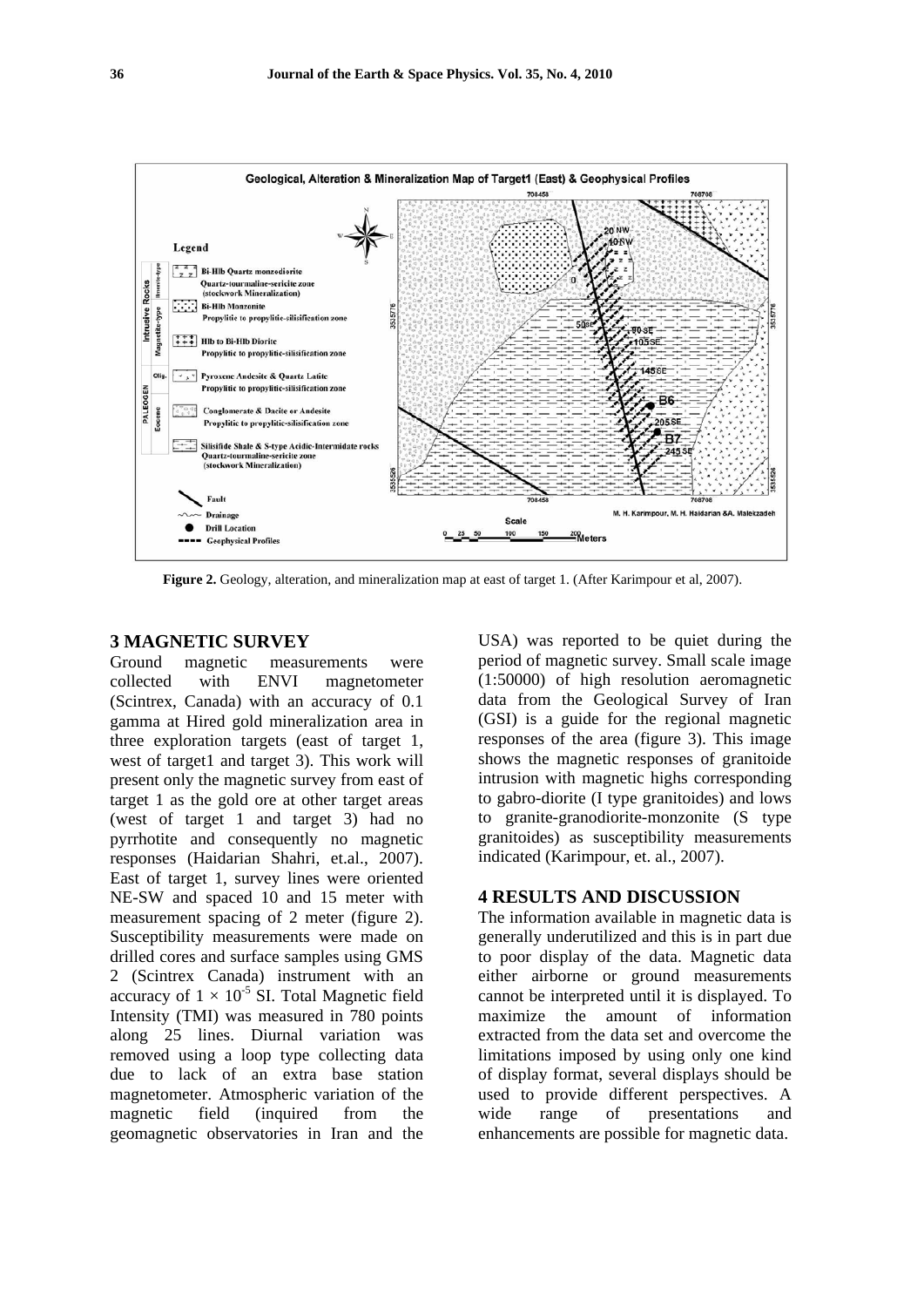

**Figure 3.** Regional aeromagnetic image of Hired area. (After Karimpour et al, 2007).

Many examples can be found in the literature particularly in ASEG, SEG and CSEG publications. Broom, 1990; Isles et al, 1991; Teskey and Hood, 1993; Milligan and Gunn, 1997; Liu and Mackay, 1998 have all discussed the presentation and interpretation of magnetic data. Considering limited available facilities for magnetic interpretation in educational institutions in Iran particularly at the geology department of Ferdowsi University of Mashhad, a systematic approach leading to the selection of the most effective displays is presented. Ground magnetic survey for gold exploration in South Khorasan province, Iran, is studied and displayed as a case study.

Data display along Lines and also the use of contour maps are both needed to have a preliminary idea about the amplitude of the anomalies and the magnetic trend. Although there was a simple contouring routine which was included with the ENVI magnetometer, the choice of griding method and pixel size was not possible with this program. The

minimum curvature method was used for griding using ER Mapper and 2 meter pixel size was selected considering 10 meter line spacing. Minimum grid cell size that can accurately be mathematically interpolated is normally 20-25 % of the line spacing (Gunn, 1996). Images should be used together with more conventional presentations, such as a contour map. Unenhanced color image of TMI with magnetic survey Line path on it is superimposed on the contour map figure 4. This map provides better information about the gradients of the magnetic field and the anomaly amplitude than the color image alone.

Since survey area was small in size  $(245 \times$ 60 meter) a large scale contour map was produced to provide the variation of the magnetic field in more detail. Contour intervals were of 50 gammas. Contour intervals less than this would overcrowd the contour map. Both contour map and image clearly show a discontinuous anomaly with three highs. The trend of these anomalies is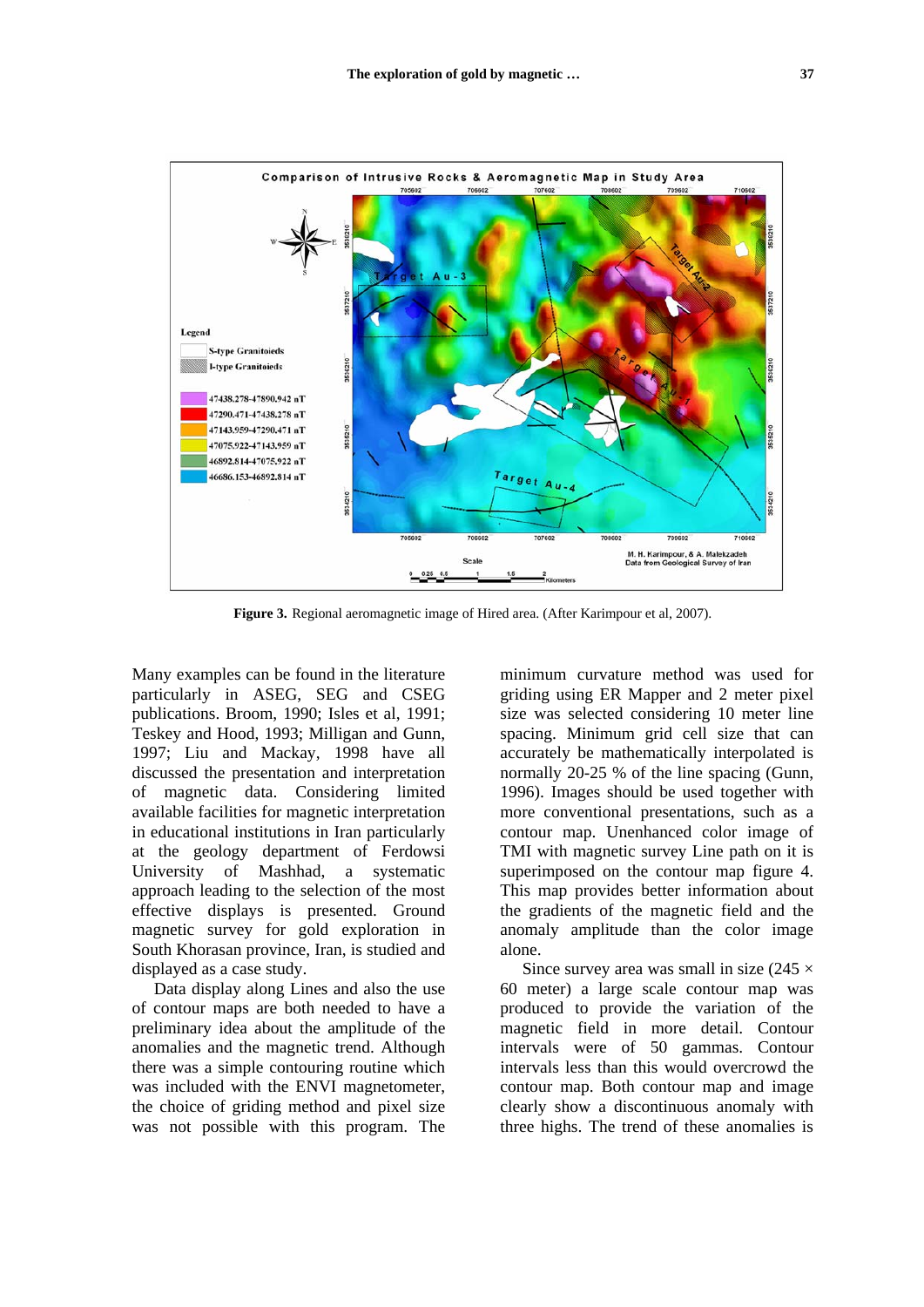northwest- southeast which was not observable on Line display. The anomaly extends to the southeast beyond the survey area. The central anomaly which is seen on the Lines 120SE up to 175SE is the largest on the contour map. Inspection of individual Lines in terms of anomaly amplitude and width showed that a discontinuous anomaly extends through Line 0SE to 245SE. Selected magnetic survey Lines (70SE, 90SE, 120SE, 175SE, and 245SE) are presented here figure5. Maximum amplitude is 550 gammas which continue from Line 120SE up to 175SE and is also shown here on line 165SE (figure 6). The sources of the magnetic anomalies are pyrrhotite in the gold ore.



**Figure 4.** TMI color image with Lines and contour map superimposed.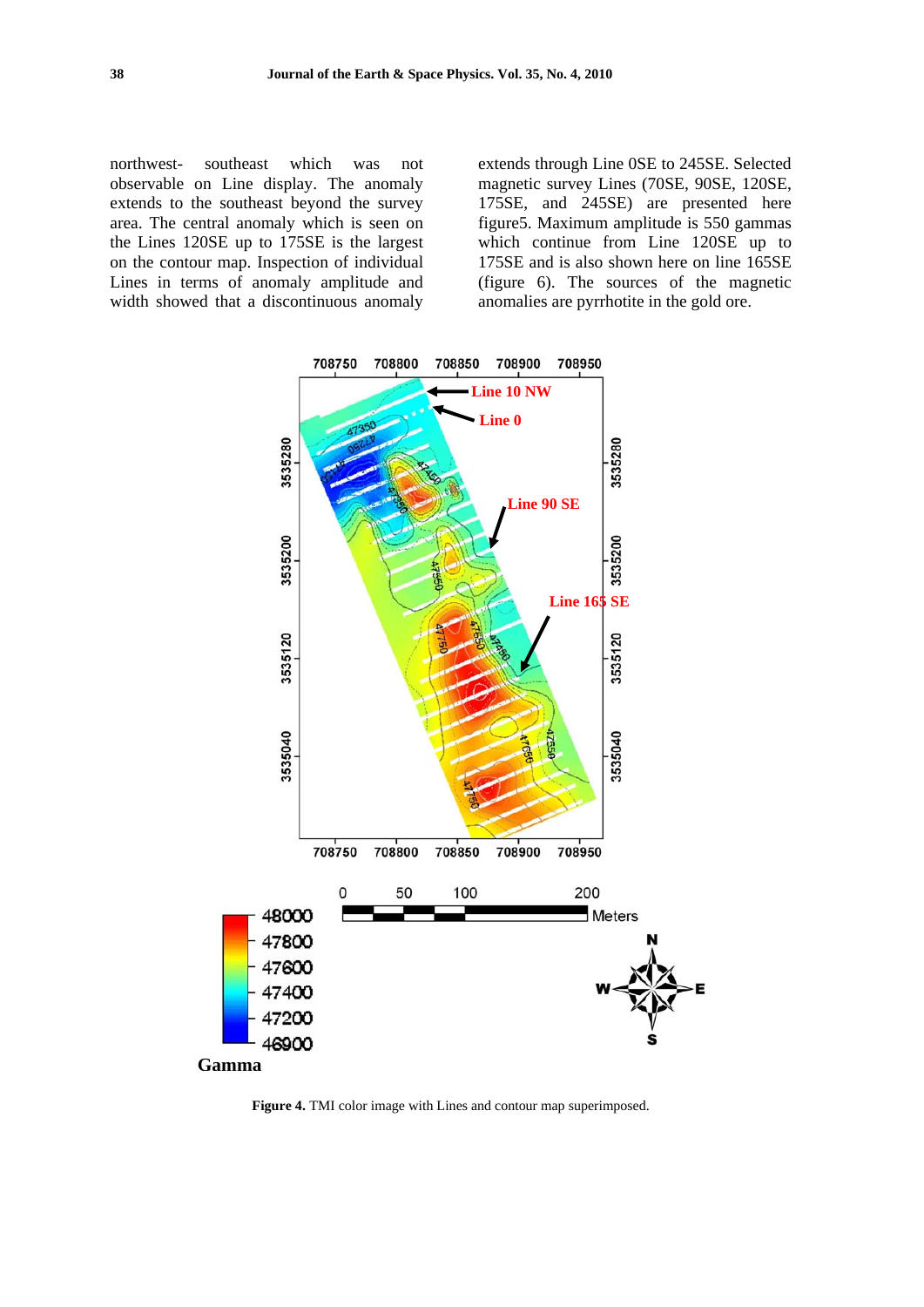

**Figure 5.** Lines 70SE, 90SE, 120SE, 175SE, and 245SE.



**Figure 6.** Line 165 SE.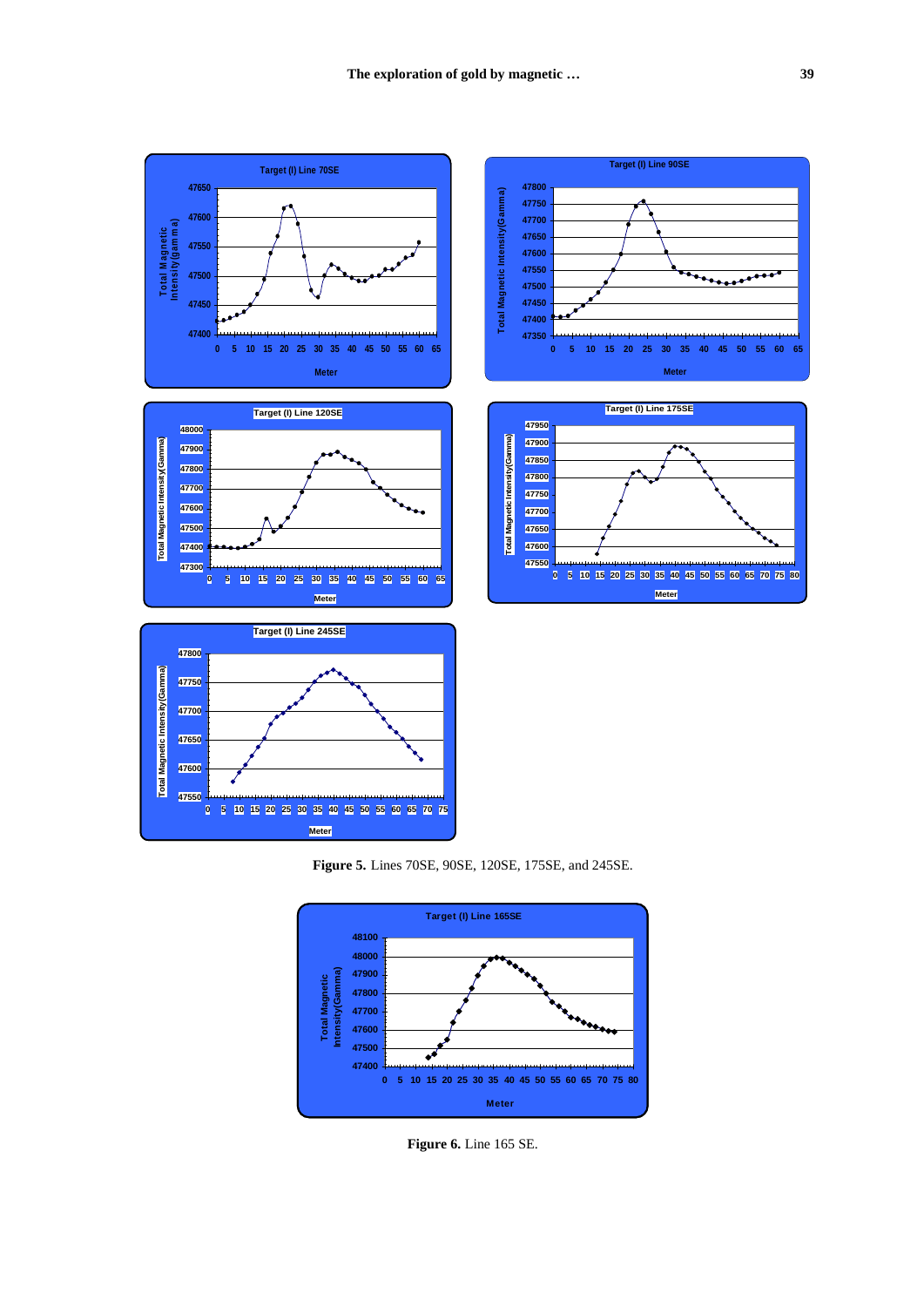For individual magnetic anomalies, it is important to determine the location and geometry of their sources. For planar sources, their attitudes — vertical or dipping (and dip angle) — are important criteria. For this reason, magnetic data generally need to be Reduced To the Pole (RTP) particularly for areas close to the magnetic equator in order to remove the asymmetry in magnetic anomalies due to the inclination of the Earth's magnetic field (Liu and Mackey, 1998). RTP data place anomalies directly

above their sources. TMI color image of RTP was produced (figure 7). Comparison of figure7 and 4 shows that RTP function shifted the position of the anomaly to the east. The northwestern anomaly became smaller and the central anomaly did not change. The RTP color image also shows the continuation of the anomalies from the northwest to the southeast.

TMI – RTP - grey scale image, with gradient (sun angle) enhancement was also produced (figure 8).



**Figure 7.** Reduced To the Pole image.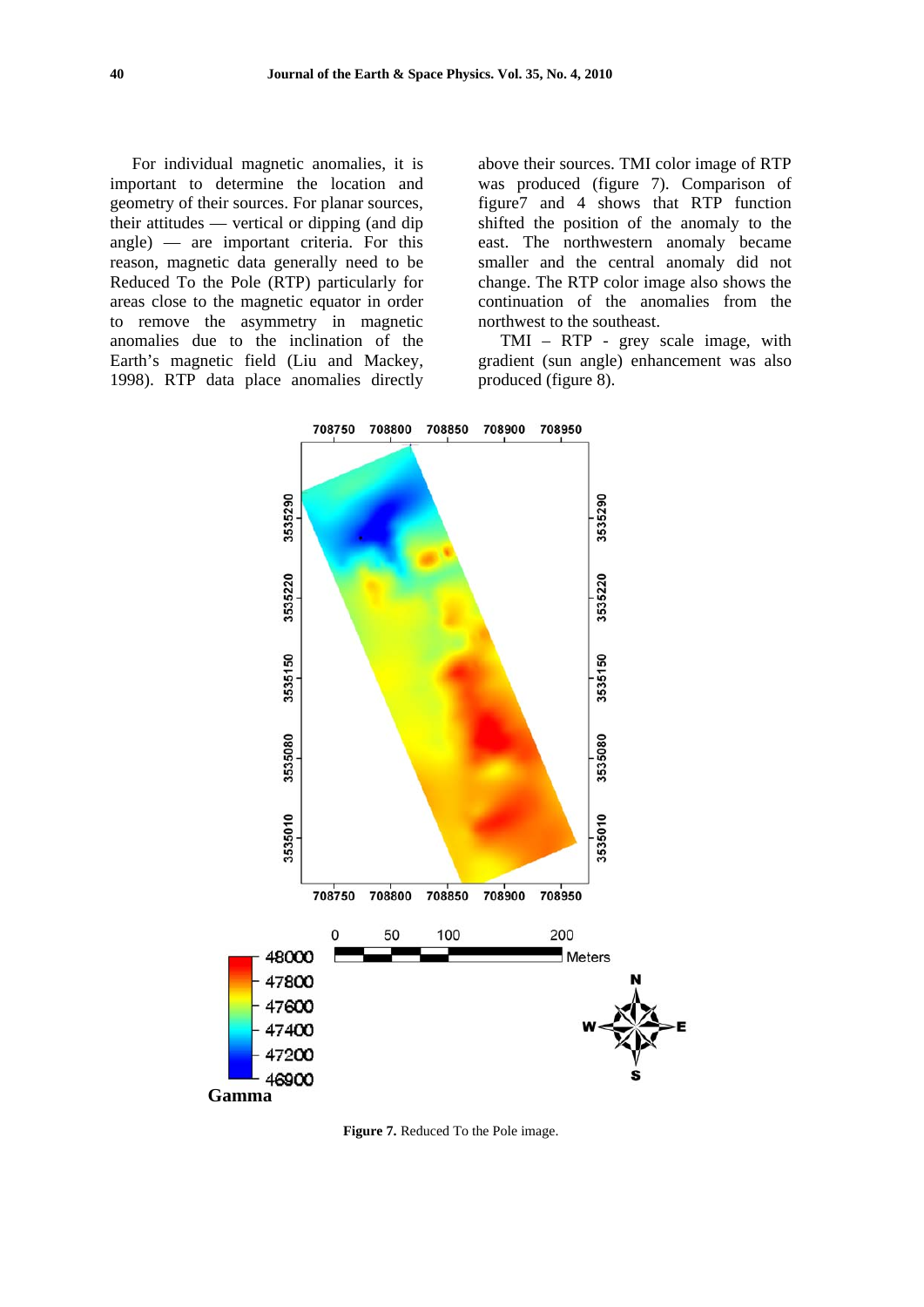

**Figure 8**. TMI -RTP- grey image sunshade.

Although grey scale images give no indication of anomaly amplitudes, most interpreters agree that illuminated grey scale images give better indication of subtle features than illuminated color images (Milligan and Gunn, 1997). The sun angle illumination is necessary to emphasize structural detail. It may be advantageous to produce several versions of these images with different illumination directions in order to have better definition of features with different trend directions. A major northwest southeast trend is evident at the illumination from 45 degree east. This trend is cross cut

by subsidiary small northeast southwest ones (figure 8). These trends are interpreted as faults as the major one was evident on the ground surface.

A common filter which is applied to the potential field data is the vertical gradient. It enhances high frequency anomalies by 'sharpening' them. RTP First vertical derivative of the TMI was also produced (figure 9). This map indicates that the anomaly sources are near surface and correlates with mineralogical observation on the surface (Karimpour et al., 2007).

Comparison of the first vertical derivative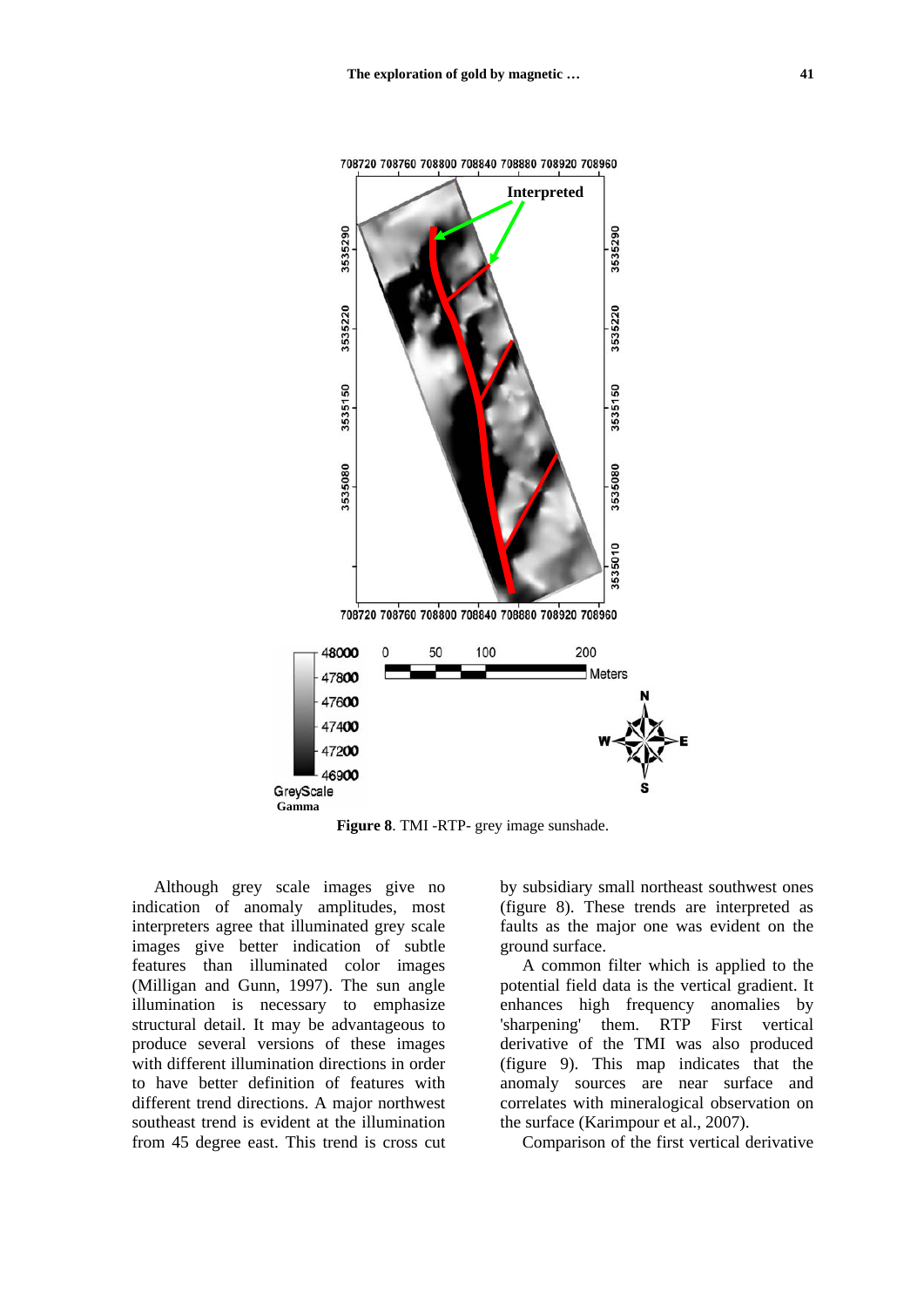image (figure 9) with the TMI image (figure 4) shows far better shallow and narrow magnetic anomalies on the former than on the latter. The TMI with RTP is continued upward at a step of 10 meters to get an estimate of the depth extension of the anomalies and also enhance the expression of the deep sources. The anomalies disappeared at the continuation of 50 meters (figure 10). This image shows only the regional effect and the narrow shallow anomalies which are evident on the first vertical gradient (figure 9) are suppressed with this function.

Contour maps, images and Lines only show the location, amplitude and the trend of the anomalies. First vertical derivative map and upward continuation give relative information about the depth of the anomaly

sources. Modeling is needed to have a better estimate of the geometry of the sources producing the anomalies. The amplitude of the observed anomaly is the vectorial resultant of the remnant and induced components. No rough estimate of the geometry of the magnetic sources can be given unless the remnant component is known. Modeling is not accomplished here over the observed anomalies due to: 1- Non uniqueness of the solution to the potential field problem unless constrained with known geology, 2- Pyrrhotite frequently has remnant magnetization one order of magnitude greater than its induced magnetization which was not possible to determine at Hired gold ore and 3- Mineralization is observable on the surface and the optimum location of gold ore is important for drill target identification.



**Figure 9.** First vertical derivative image.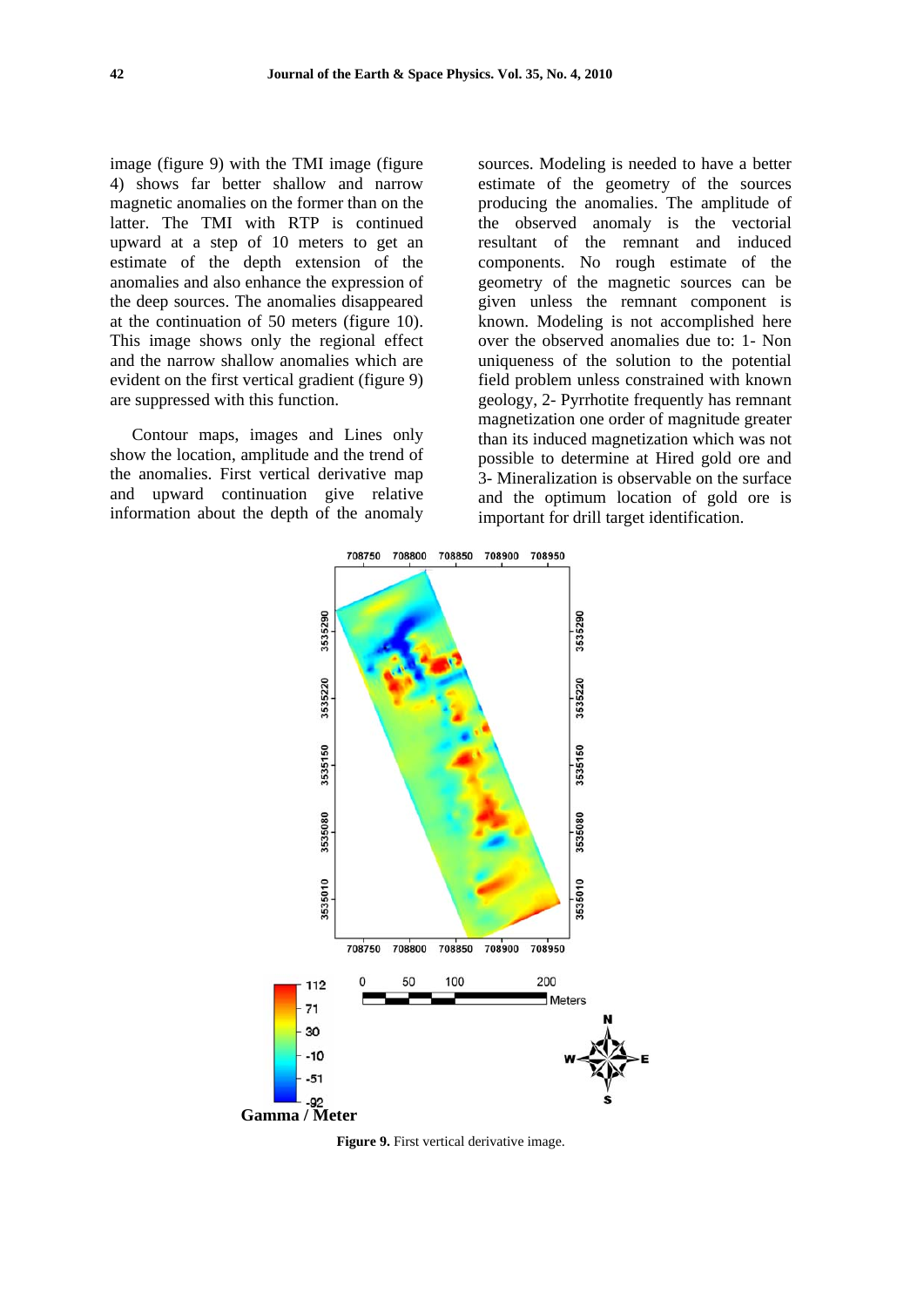

#### **5 CONCLUSION**

Mineralogical studies at Hired gold mineralization indicated that pyrrhotite is present along with gold ore only in the stockwork mineralization east of target 1. Magnetic susceptibility measurements from surface and drill core showed that host rocks to the gold ore east of target 1 are nonmagnetic. Based on this sharp magnetic contrast ground magnetic was selected as suitable geophysical method for drill target identification. Ground magnetic survey revealed large anomalies on magnetic survey Lines, contour map and image representing gold ore east of target 1. The source of the anomalies is pyrrhotite along with gold ore. The depth of the anomalies is shallow as indicated by their expression on the first vertical derivative map. This prediction is consistent with mineralogical observation on the surface and the upward continued map. The position of the anomalies on the RTP image is important and proposed as suitable points for drilling target.

### **REFERENCES**

Broom, H. J., 1990, Generation and